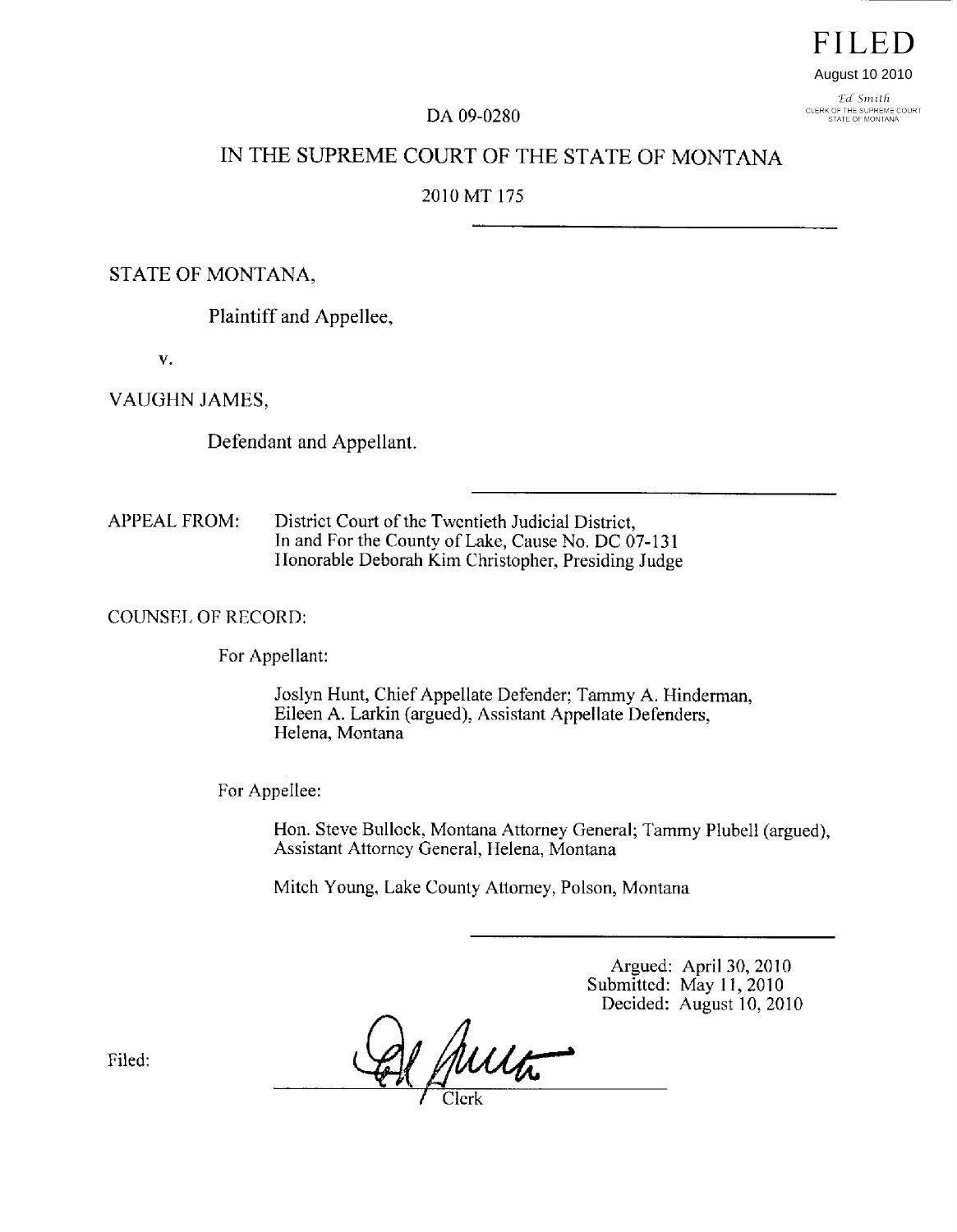Chief Justice Mike McGrath delivered the Opinion of the Court.

¶1 James appeals his convictions for felony criminal endangerment and misdemeanor partner or family member assault, following a jury trial in the Twentieth Judicial District Court. We affirm in part and reverse in part.

¶2 James presents the following issues for review:

¶3 Issue One: Whether the District court properly denied James' motion to dismiss the criminal endangerment charge on the ground of double jeopardy.

¶4 Issue Two: Whether the District Court properly denied James' motion for a mistrial on the ground that the prosecution had used peremptory challenges to remove tribal members from the jury.

*15* Issue Three: Whether the District Court properly denied James' motion for a new trial based upon the failure to disclose exculpatory evidence.

#### **BACKGROUND**

¶6 On the night of June 28, 2007, James left the Sitting Duck bar at Woods Bay, Montana, followed by Tracy Shaw who had sometimes been identified as his common law wife. The two were having an argument, and James turned around and struck Shaw in the head causing her to fall to the ground. Patrons of another establishment across the Street saw the incident and ran to provide aid to Shaw. She denied that she had been hit or that she was injured, but refused to leave with James. The Good Samaritans noted a "red mark" on Shaw's face.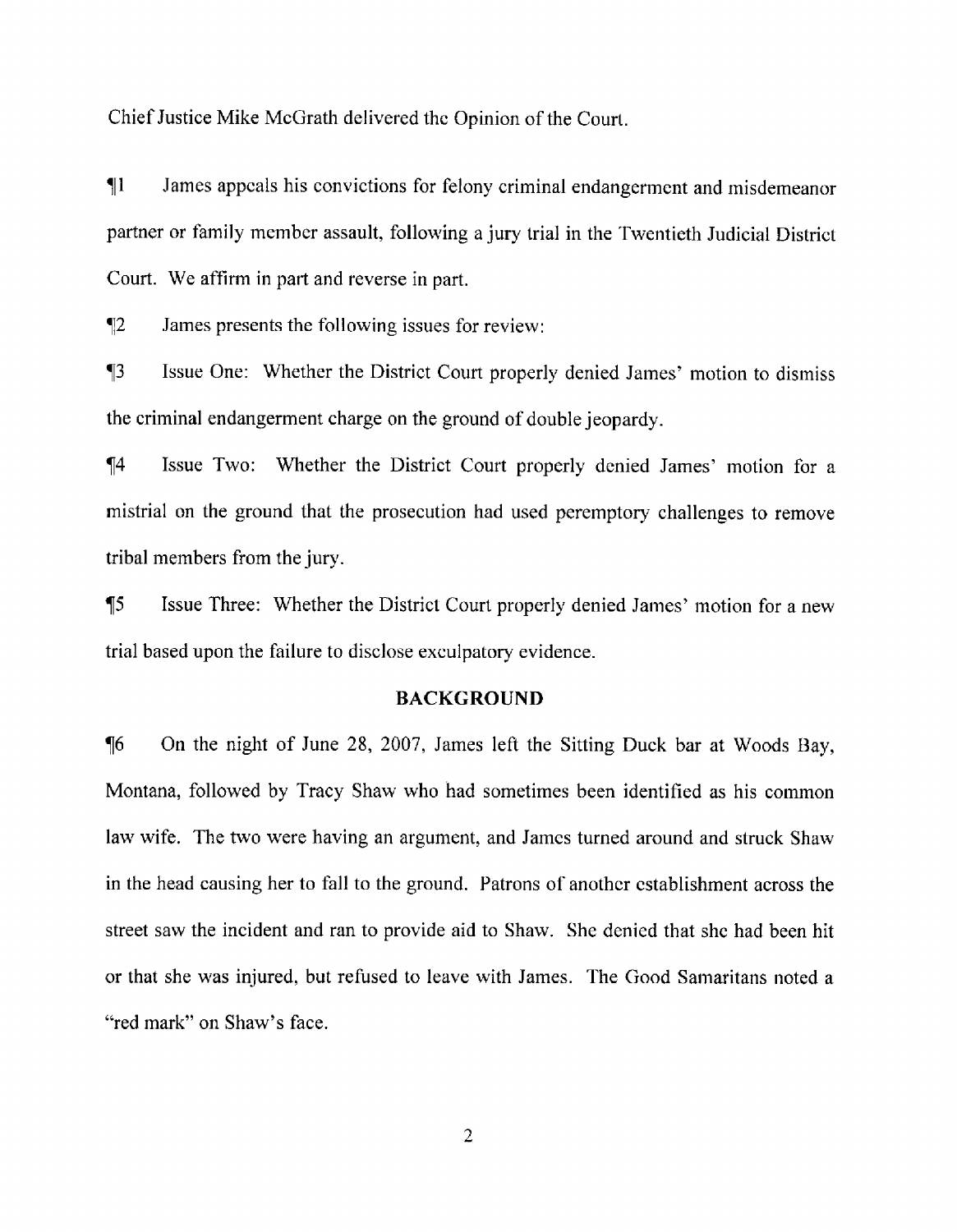17 A Lake County deputy sheriff responding to the incident passed a vehicle fleeing the area at a high rate of speed that matched the description of James' car. The deputy turned around and gave chase. James' vehicle reached speeds at or near 100 miles per hour, and the deputy observed James pass other vehicles at high speed in no-passing areas. James eventually wrecked his car and was taken into custody. The deputy determined that James was a member of the Confederated Salish and Kootenai Tribes, and turned him over to a Tribal law enforcement officer pursuant to local protocol.

¶8 Meanwhile, Shaw was arrested by other officers that same evening for a probation violation. She was photographed and hooked into the Lake County jail.

19 On June 29, 2007. James was charged in Tribal Court with one count of DUI and one count of fleeing from or eluding a peace officer. The fleeing charge was based upon "knowingly fleeing from an Officer who was attempting to stop the vehicle by traveling at a high rate of speed and/or making improper passes." On July 16, 2007, James was charged in State court with criminal endangerment under § *45-5-207,* MCA, based upon "passing in no passing zones and driving his vehicle at speeds up to 100 mph on Highway 35." The State later filed an amended information charging James with the additional offense of partner-family member assault for striking Shaw.

¶10 In December, 2007, James entered a plea agreement to the Tribal Court charges, pursuant to which he pled guilty to the charge of eluding a peace officer, and the court dismissed the DUI charge. The Tribal Court sentenced James to serve 90 days, with 78 days suspended for a year. James was then tried in State court and was convicted of both State charges after a jury trial in November, 2008. On February 26, 2009, the District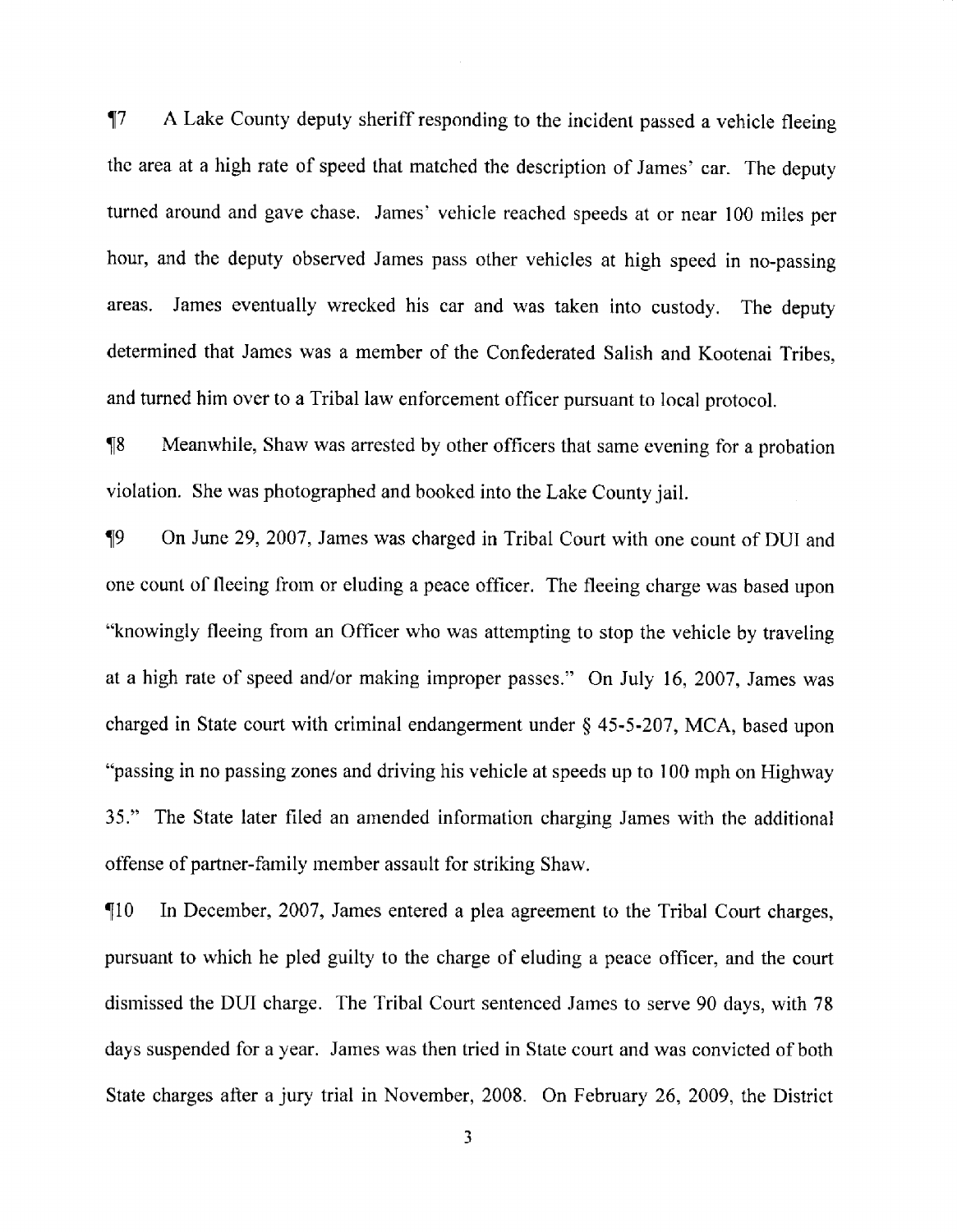Court sentenced James as a persistent felony offender to a term of 30 years with 22 years suspended for the criminal endangerment conviction, and to a term of 6 months with all but 116 days suspended, with credit for 116 days served, on the partner-family member assault conviction.

¶11 Other facts relevant to this appeal will be discussed below.

### **DISCUSSION**

112 *Issue One. Whether the District Court properly denied James' motion to dismiss on the ground that he had been exposed to double jeopardy.* The District Court's decision on a motion to dismiss in a criminal case is an issue of law which this Court reviews de novo, *State v. Gazda, 2003* MT 350, 110, 318 Mont. 516, 82 P.3d 20,

¶13 Montana law provides:

When conduct constitutes an offense within the jurisdiction of any state or federal court., a prosecution in any jurisdiction is a bar to a subsequent prosecution in this state if:  $(1)$  the first prosecution resulted in an acquittal or in a conviction and the subsequent prosecution is based on an offense arising out of the same transaction.

Section 46-11-504, MCA. "Same transaction" is defined by statute as "conduct consisting of a series of acts or omissions that are motivated by: (a) a purpose to accomplish a criminal objective and that are necessary or incidental to the accomplishment of that objective." Section 46-1-202(23), MCA. Section 46-1 *1-504,* MCA, provides greater protection against double jeopardy than the "elements" test applied under Federal law. *Gazda, ¶ 12.*

¶14 The question here is whether the Tribal and State charges arose out of the "same transaction" for purposes of  $\S$  46-1-202(23), MCA. The District Court denied James'

4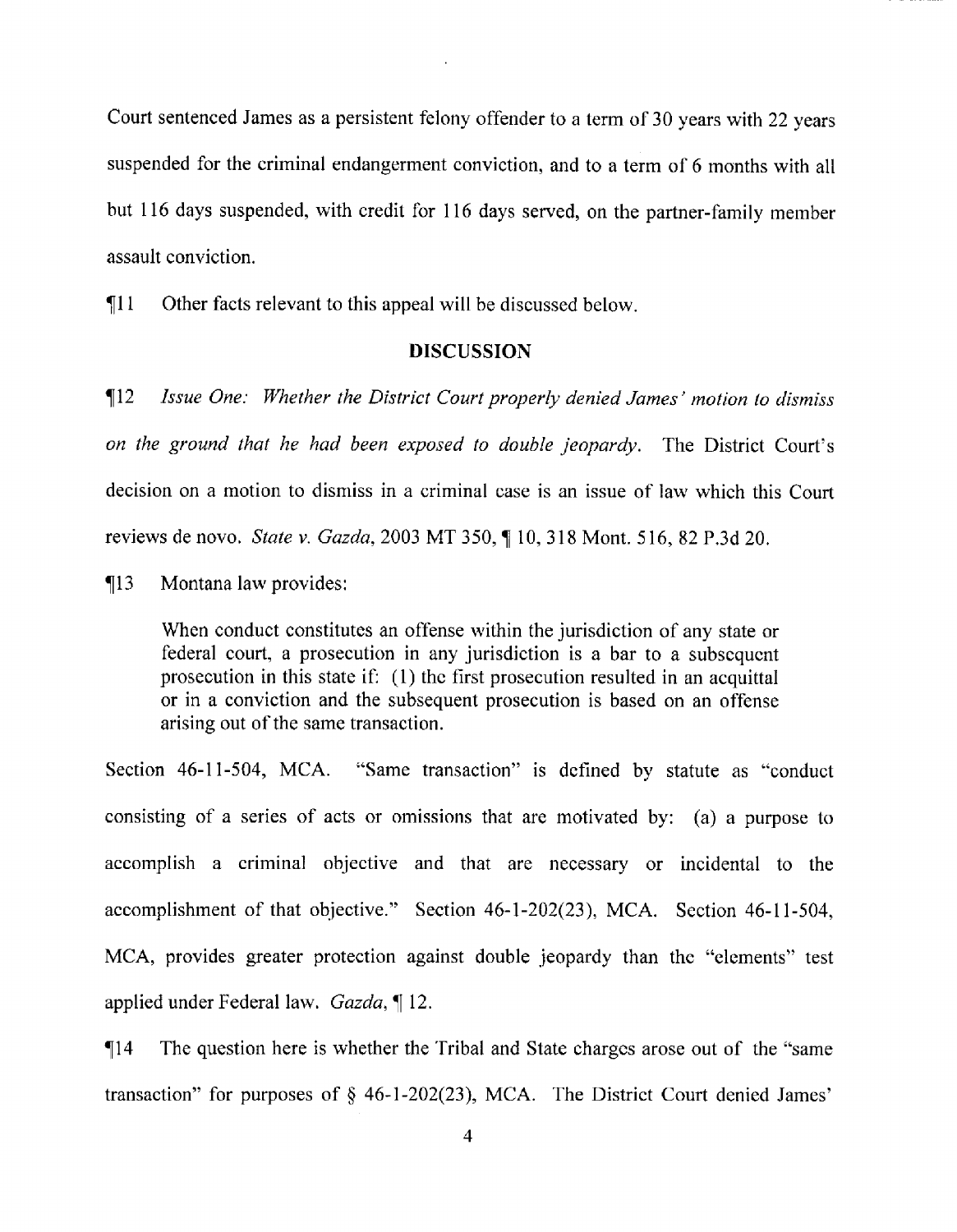motion to dismiss on the ground that the Tribal Court charge of fleeing or eluding a police officer did not require proof of creating a substantial risk of death or serious bodily injury that *was* necessary to support the State's charge of criminal endangerment.

¶15 We conclude that the District Court's conclusion was incorrect. Both charges were based upon exactly the same conduct by James--driving the car dangerously and at a high rate of speed. His criminal objective was the same with regard to either offense--he intended to drive as fast and as recklessly as required to elude the pursuing officer and avoid apprehension. The conclusion that the two charged offenses arose from the same transaction is not affected by the fact that the offenses have different elements. *State v. Nuefeld*, 2009 MT 235,  $\P$  19-20, 351 Mont. 389, 212 P.3d 1063. James' criminal objective--driving at high speed to elude capture--was the same as to each charge.

¶16 In *Gazda, by* contrast, the Federal charge of being a felon in possession of a firearm did not involve the same criminal objective as the State charge of deliberate homicide. Therefore, this Court held that the conviction on the Federal charge did not preclude State prosecution for the homicide. *Gazda*, ¶ 22. See also Nuefeld (guilt on Federal charges of sexual exploitation of children barred State prosecution for sexual intercourse without consent); *State v. Cech, 2007 MT 184,* 338 Mont. 330, 167 P.3d 389 (conviction in another state of possession of a car originally stolen in Montana precluded subsequent Montana charge of obtaining unauthorized control over the same vehicle). By contrast, in *State v. Tadewaldt, 277* Mont. 261, 922 P.2d 463 (1996), the defendant was charged with DUI and convicted in municipal court. lie was later charged in State court with possession of dangerous drugs found during a search of his vehicle at the time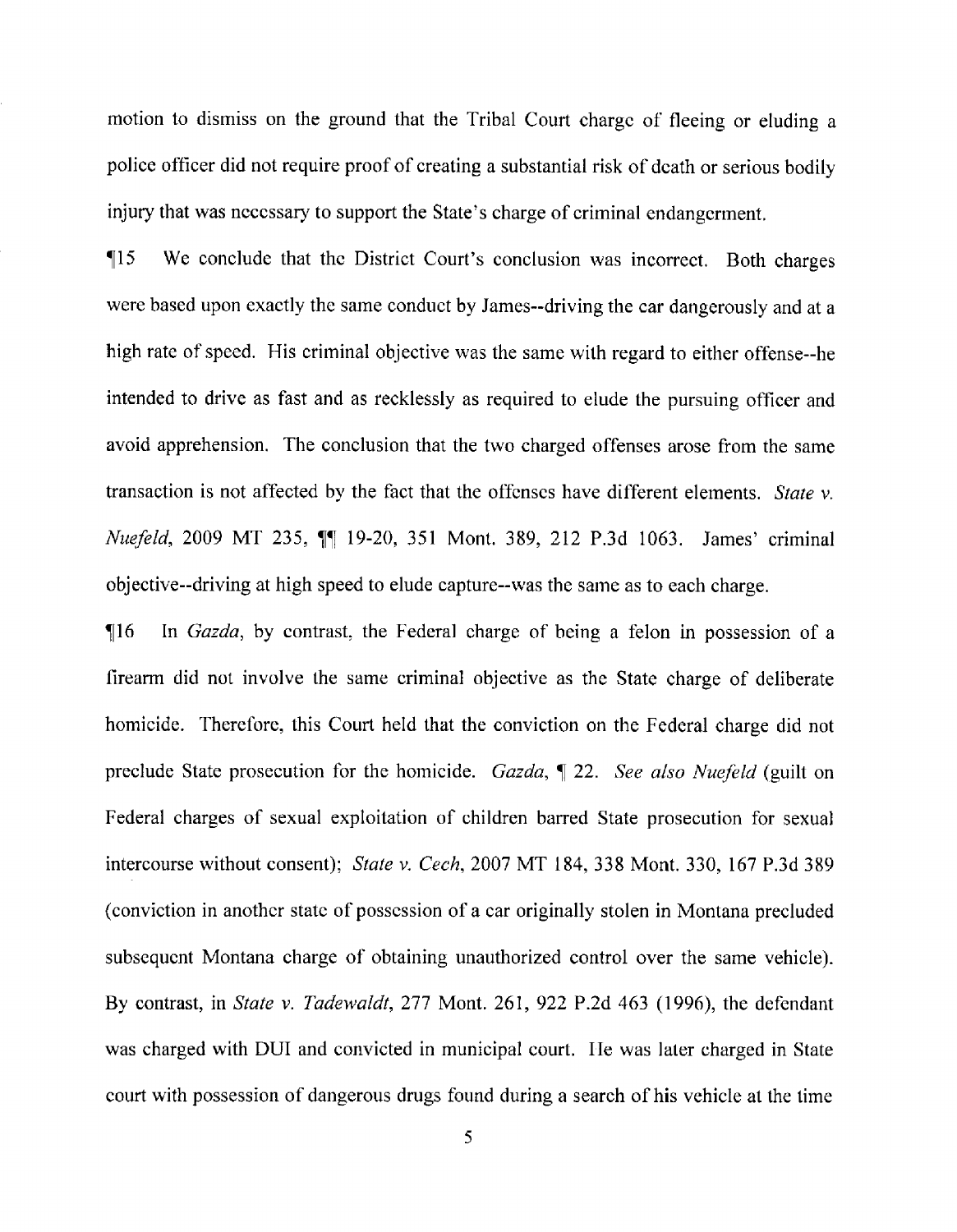of the DU!. This Court affirmed the State court conviction because ingesting unknown intoxicants that led to the DUI offense, and possessing the drugs that led to the possession charge were separate events. The two offenses had different criminal objectives and therefore arose from separate transactions; maintaining both charges did not violate the defendant's protection against double jeopardy.

¶17 Therefore, James' conviction for criminal endangerment was barred by § 46-11- 504, MCA. His conviction is reversed and the case is remanded to the District Court with instructions to dismiss the charge.'

¶18 *Issue Two: Whether the District Court properly denied James' motion/or mistrial based upon the contention that the prosecution's use of a peremptory challenge was improperly based upon race.* In this context, this Court defers to the trial court's findings of fact unless they are clearly erroneous, and reviews the district court's application of the law de novo. *State v. Ford*, 2001 MT 230,  $\parallel$  7, 306 Mont. 517, 39 P.3d 108. Because we have reversed James' conviction for criminal endangerment, this issue now pertains only to the remaining conviction for partner-family member assault.

¶19 During voir dire, prospective juror Mackey disclosed that there was a class required for his job scheduled for all the next week and that he absolutely could not miss attending. He stated that as long as the trial did not go into the next week, he would be "on board" to serve as a juror. Prospective juror Rogers at that point volunteered that she

<sup>&</sup>lt;sup>1</sup> James argued for the first time in his reply brief on appeal that the State lacked jurisdiction to prosecute him for criminal endangerment based upon various agreements between the State of Montana and the Confederated Salish and Kootenai Tribes. Because we reverse James' conviction we do not reach this issue.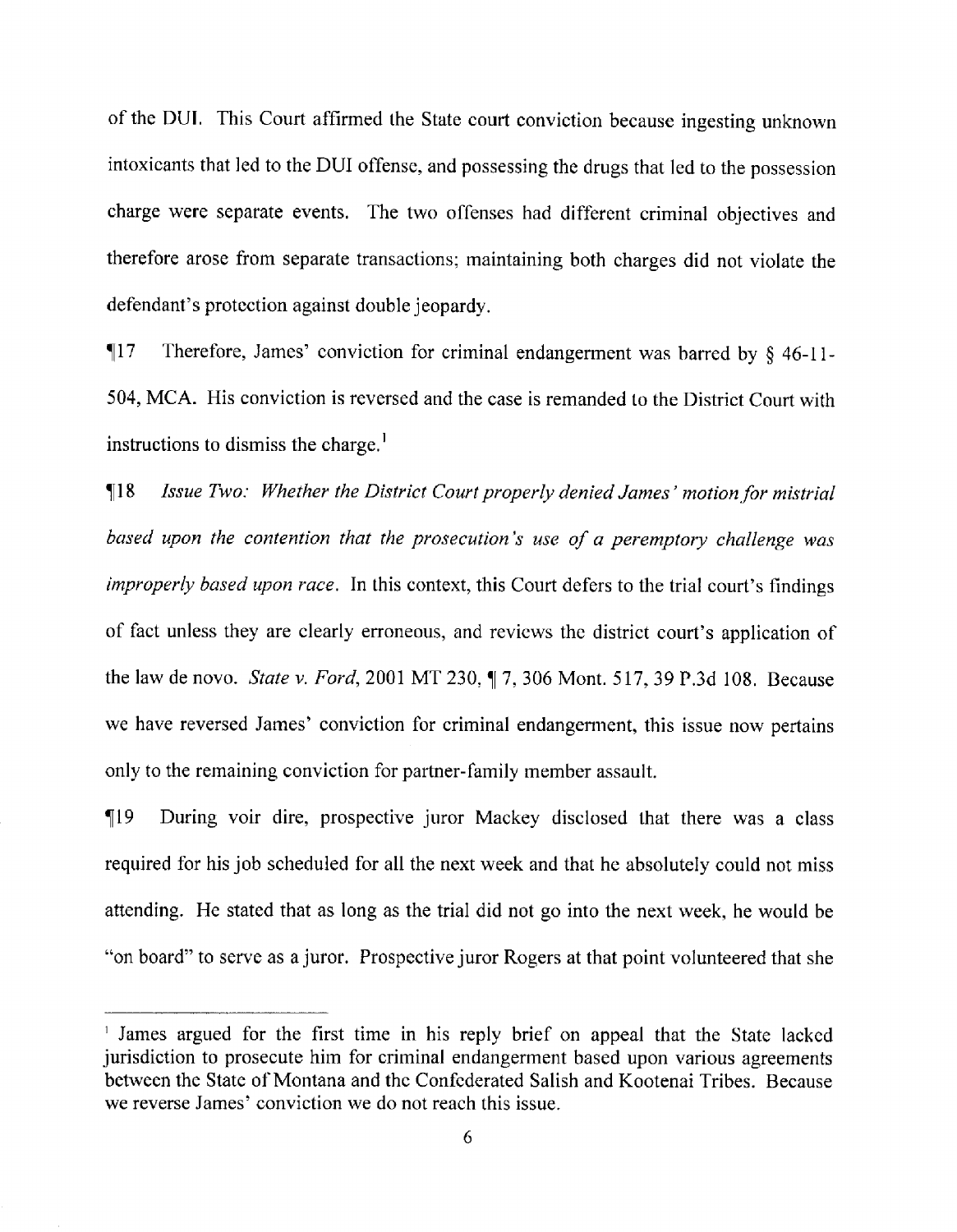also was taking a course for her job and was missing classes and mid-term tests at that very moment. She said that serving as a juror would be a "time constraint" for her but that she was willing to serve.

¶20 After the prosecution completed voir dire, defense counsel asked the panel if any

were tribal members. Prospective jurors Rogers and Durglo<sup>2</sup> responded affirmatively.

Defense counsel then asked whether "Mr. James being Native" concerned them:

Mr. Larrivee:  $\dots$  What it comes down to, though, is are your feelings such that if you are sitting over there, that your feelings are so strong that, yeah, I really couldn't be fair about that.

Mr. Durglo: I think so. It would probably sway me the way I think because our own tribal system we got our own court system, why he's not in our court system instead of--

Mr. Larrivee: Actually it's going to come out that he was in your court system. . . . I want to be able to tell you that, yes, that's an element of this case and, yes, there was more that occurred in Tribal Court.

Mr. Durglo: Yeah. It would probably sway me because how come they didn't finish it in our court system?

Mr. Larrivee: . . . Because, you know, again, your decision has to be based on what you hear on the witness stand.

<sup>&</sup>lt;sup>2</sup> James asserts on appeal that he is challenging the prosecution's use of peremptory challenges as to both Rogers and Durglo. James' opening brief on appeal discusses only juror Rogers and makes no argument of any kind as to juror Durglo. The State understandably concluded from the opening brief that juror Durglo was not in issue and argued only the circumstances concerning Rogers. James' reply brief, for the first time, asserted that Durglo was also in issue and presented arguments. As noted above, James also waited until his reply brief to make jurisdictional arguments for the first time. This is unacceptable appellate practice and conflicts with the briefing requirements of Rule 12, M. R. App. P., and particularly Rule 12(3). In this case we will consider the issue regarding juror Durglo because of its similarity to the important issues regarding juror Rogers.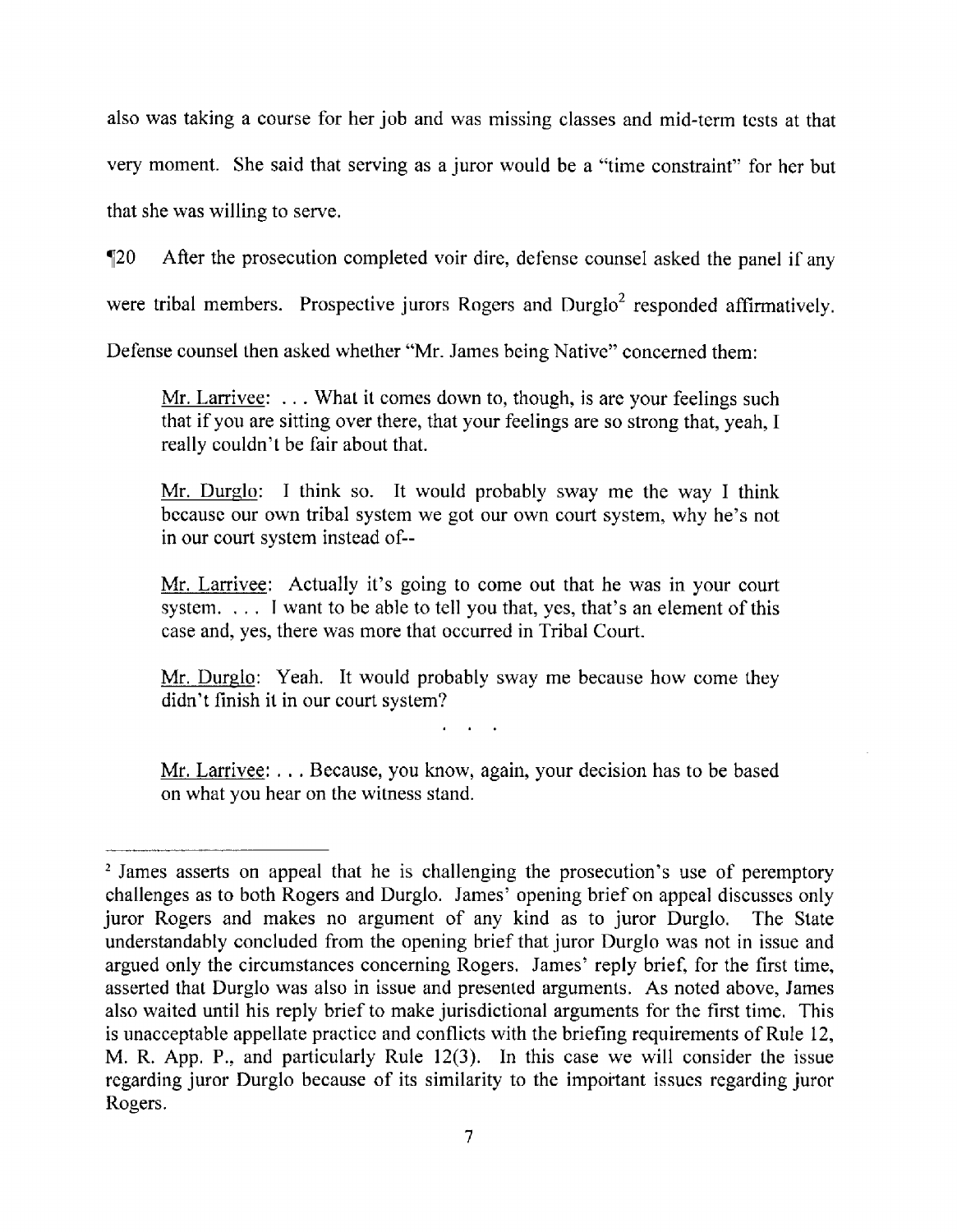Mr. Durglo: Yes.

Mr. Larrivee: Okay. Recognizing that and your understanding of Tribal Court and Tribal Court proceedings.

Mr. Durglo: Yeah. That's why I kind of questioned how it come to become a felony.

 $\mathbf{r} = \mathbf{r} \cdot \mathbf{r}$  , where  $\mathbf{r} = \mathbf{r} \cdot \mathbf{r}$ 

Mr. Larrivee: Okay. Are you okay with that right now?

Mr. Durglo: I don't know. Now I got a doubt now.

Mr. Larrivee: Okay. A doubt about this process or you as a juror? Help me.

Mr. Durglo: As a juror I think I might have a problem.

Mr. Larrivee: ... But is your concern based upon, you know, the fact that Mr. James is native and that this—is it your feeling that this matter should have been resolved entirely in Tribal Court?

Mr. Durglo: The concern I got with this for the two, misdemeanor or for felony?

Mr. Durglo then expressed concern that James had been charged with a felony so he could be prosecuted in State court, and the District Court interrupted and gave an explanation of State-Tribal jurisdiction. Mr. Larrivee then asked Mr. Durglo whether he could be fair and listen to both sides and Mr. Durglo said "yeah, I think so."

¶21 The prosecution struck prospective jurors Rogers and Durglo using its peremptory challenges. Defense counsel moved for a mistrial under *Batson v. Kentucky, 476 U.S. 79,* 106 S. Ct. *1712 (1986),* because the prosecution had removed the two prospective jurors who identified themselves as tribal members. In response, the prosecution explained that Durglo had been challenged because of his concern that James had been charged in State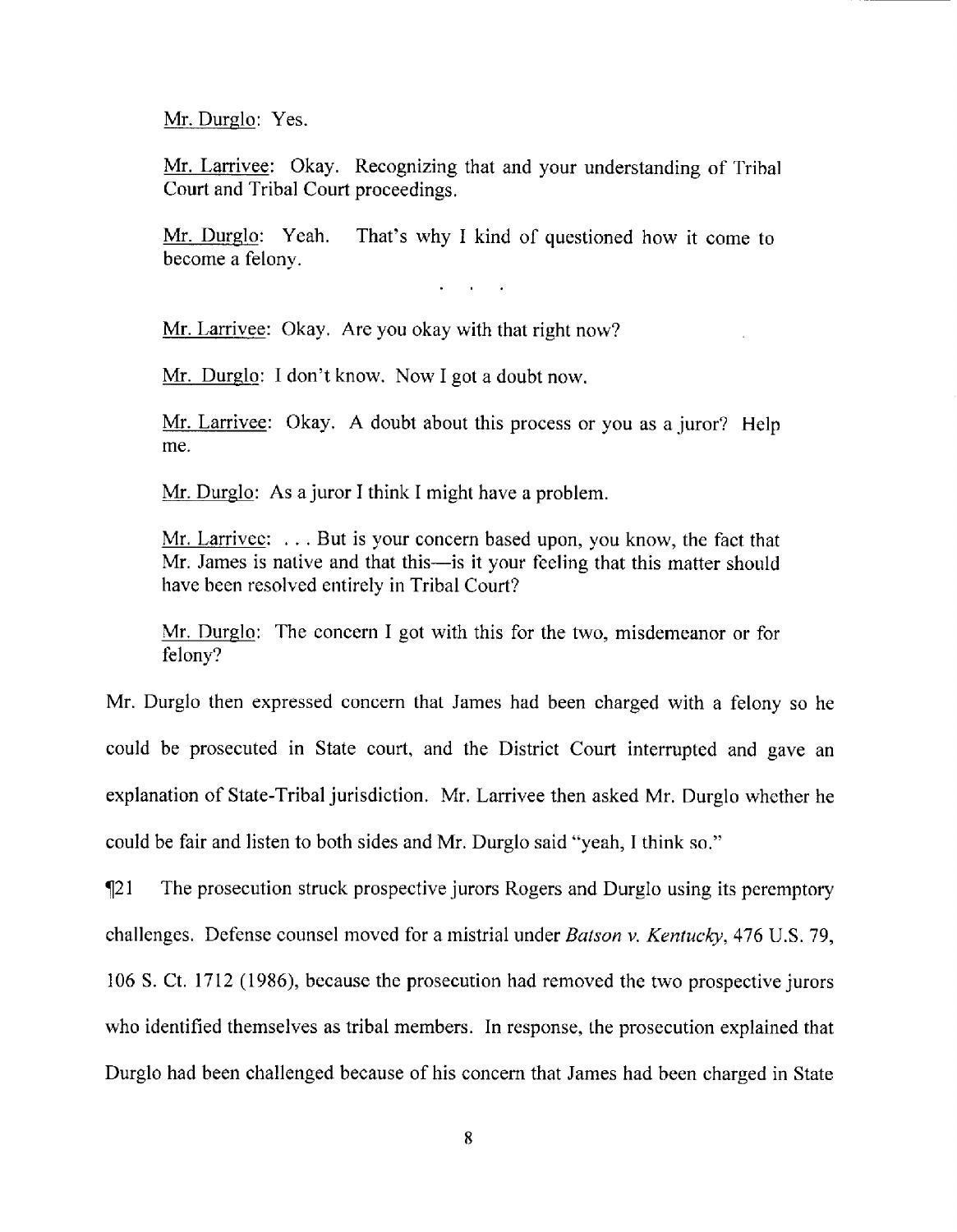court; because he was concerned that Tribal Court was being improperly by-passed; and because he believed that James was in State court only to allow a felony charge. The prosecution explained that Rogers was challenged because of her concern over classes and tests that she would have to miss if she served on the jury.

¶22 The District Court denied the motion for a mistrial after hearing argument of counsel.

¶23 A litigant may use allotted peremptory challenges without having to establish that the prospective juror should be dismissed for cause and without having to state a reason. *Ford*,  $\parallel$  14. In *Batson* the United States Supreme Court curtailed the unrestrained use of peremptory challenges by holding that it was a violation of equal protection for the prosecution in a criminal case to remove prospective jurors solely on the basis of race. *Ford, ¶ 15. Batson* requires that a defendant must establish a prima facie case of purposeful discrimination, and if he does so then the prosecution must provide raceneutral explanations of its peremptory strikes. The trial court then must determine whether the defendant has established purposeful discrimination. *Ford, 1116.*

*1124* In the present case the District Court found that James had established a prima facie case of discrimination by showing that the prosecution had removed the only two prospective jurors who identified themselves as tribal members. The District Court then examined the prosecutor's explanations of the reasoning behind the challenges. As to juror Durglo, the prosecutor explained that he was challenged because of his concern over where the charges had been filed and his belief that the process reflected a disrespect for the status of the Tribal Court system: "I was uncomfortable with, with the discussion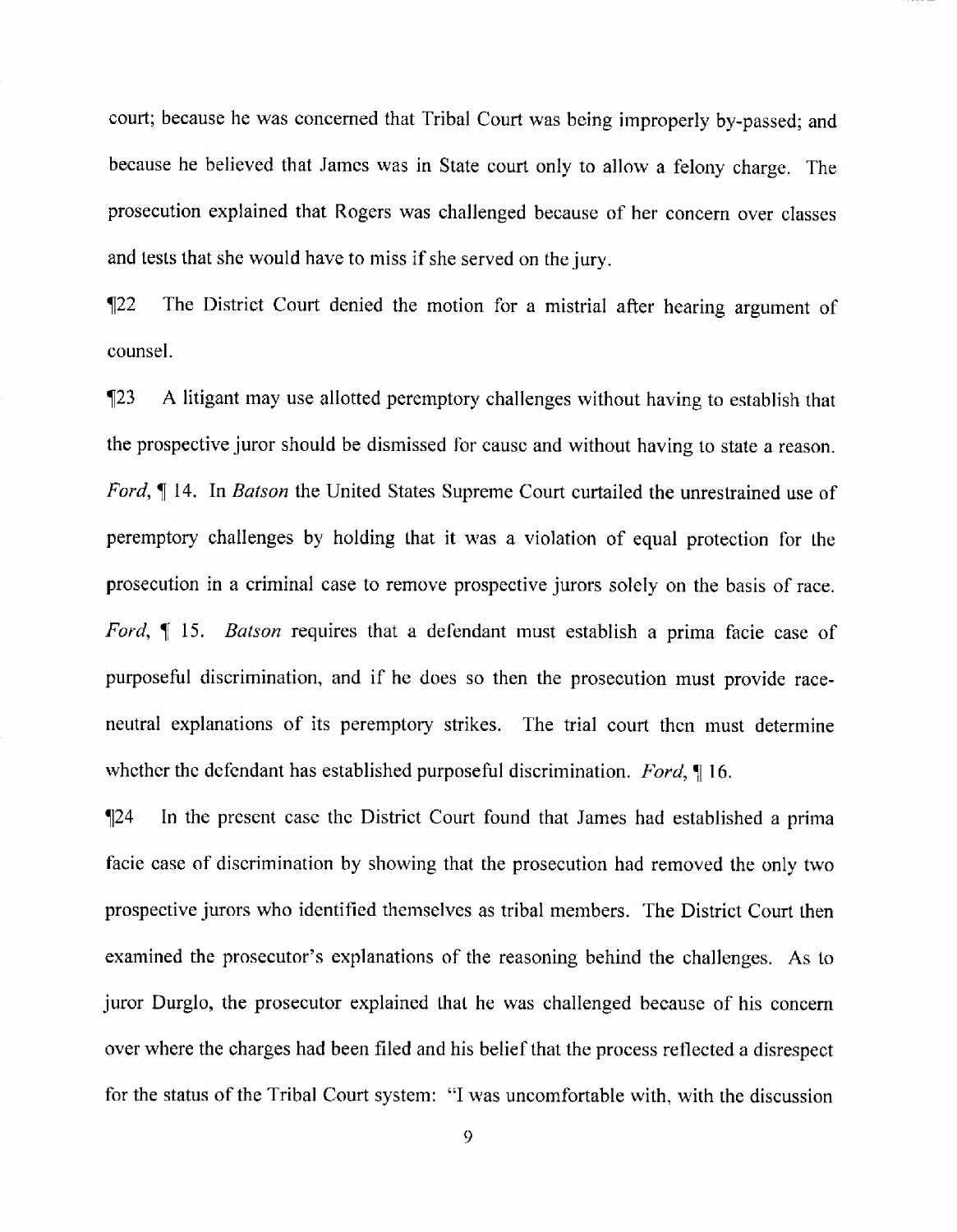that happened about the jurisdictional issue with Tribal Court. And—well, quite frankly I was uncomfortable that he didn't have some concerns this was—that this matter shouldn't be tried in this court." After defense counsel responded that Durglo's comments were a "reflection of his Native American ethnicity," the prosecutor stated: "I will tell the Court that my concerns are based on his comments regarding the jurisdictional issue. And I would have the same feelings if it was with a white person, Chinese person, or otherwise expressing those feelings." The District Court stated that it "shares some of the concerns that were raised by Mr. Durglo, not on the basis of his race but on the basis of his concern about where the charges were filed and the confusion with regard to were they appropriately filed in this court or were they appropriately filed in another court."

*125* The District Court also shared the prosecutor's concerns that these jurisdictional issues should not be aired during jury deliberations, and that there was "no way other than to utilize a peremptory challenge to address that issue and to keep the case in a neutral position." The District Court analyzed the situation under the Batson test and determined that the prosecution's peremptory challenge of Durglo was not "done on the basis of race as much as it was on the basis of his expressed concern that these charges were inappropriately filed."

¶26 Turning to prospective juror Rogers, the District Court found that while prospective juror Mackey was also concerned about being able to attend classes but was not challenged, Mackey's concerns arose only if the trial went into a second week. All involved agreed that it was improbable that the trial would last that long. The challenged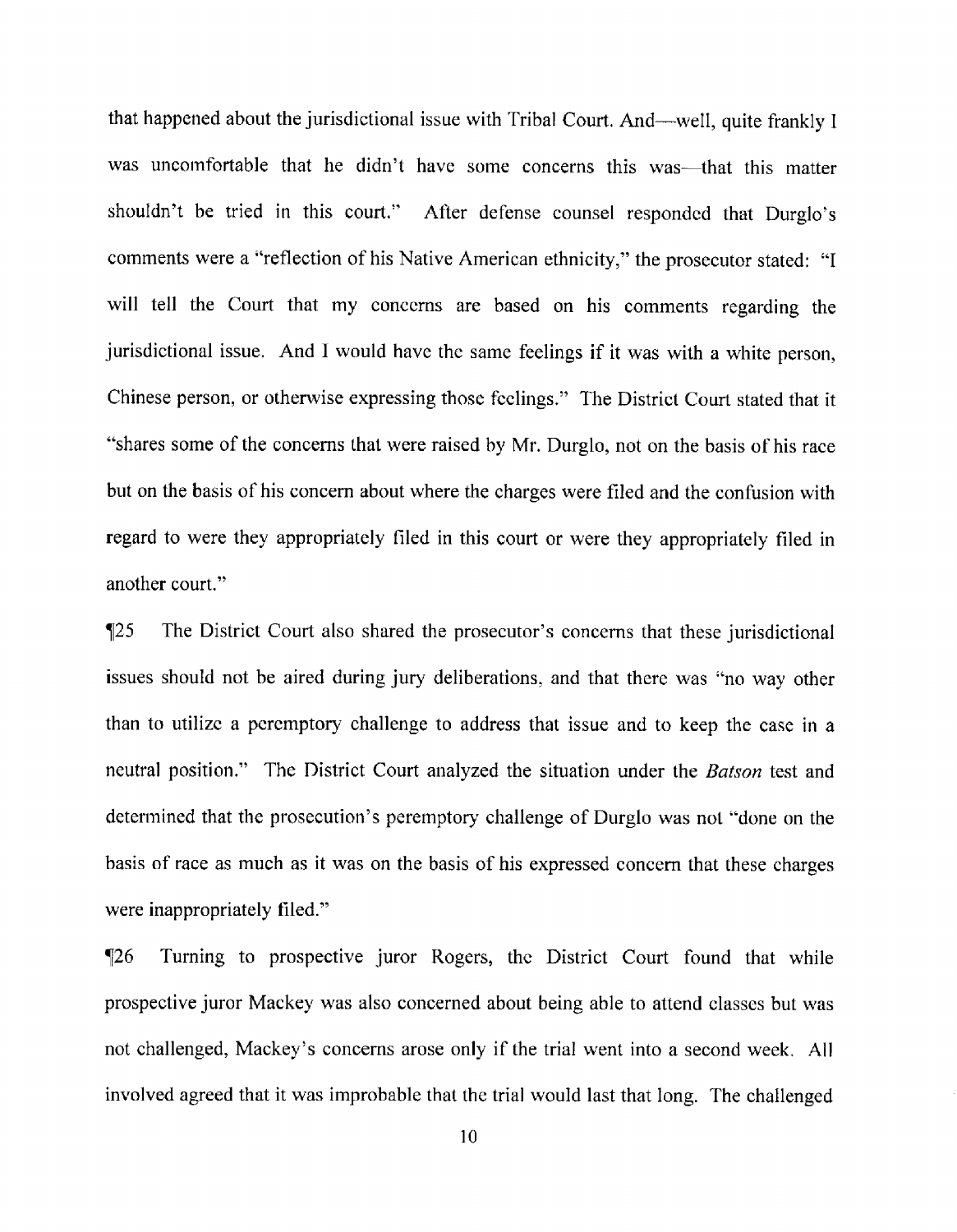juror, Rogers, by contrast, had a "specific and very forceful concern" that she was missing class to attend trial.<sup>3</sup> When additionally considering a third prospective juror challenged by the prosecution, the District Court concluded that the common thread was to remove "the people who represented on the record that they really didn't want to be present."

¶27 We agree with the District Court's analysis of juror Durglo. Defense counsel's only response to the prosecutor's explanation of the peremptory challenge was that Durglo's comments were "a reflection of his Native American ethnicity." Prohibiting use of a peremptory challenge whenever voir dire answers reflect Native American ethnicity could prohibit challenging prospective jurors who express a belief, for example, that the defendant must be innocent because he is a tribal member or a belief that the police always use false evidence against tribal members. We do not construe Batson to require that a juror whose beliefs are likely to interfere with the fairness of the trial be seated whenever there is a claim that those beliefs reflect an ethnic identity.

¶28 We give the District Court's factual findings concerning the three-part *Batson* test deference, *Ford,* ¶ 18. The District Court presided over voir dire, heard the questions and the responses from the prospective jurors, heard the responses and arguments of the attorneys, and observed their demeanor, The District Court was in the best position to

<sup>&</sup>lt;sup>3</sup> James concedes on appeal in his opening brief that the prosecution provided a raceneutral reason for striking Rogers. In his reply brief James argued that the reason for striking Rogers was not race neutral, without acknowledging or distinguishing the concession made in his opening brief. This, again, is unacceptable appellate practice and a violation of briefing obligations under M. R. App. P. 12. We hold James to the concession made in his opening brief.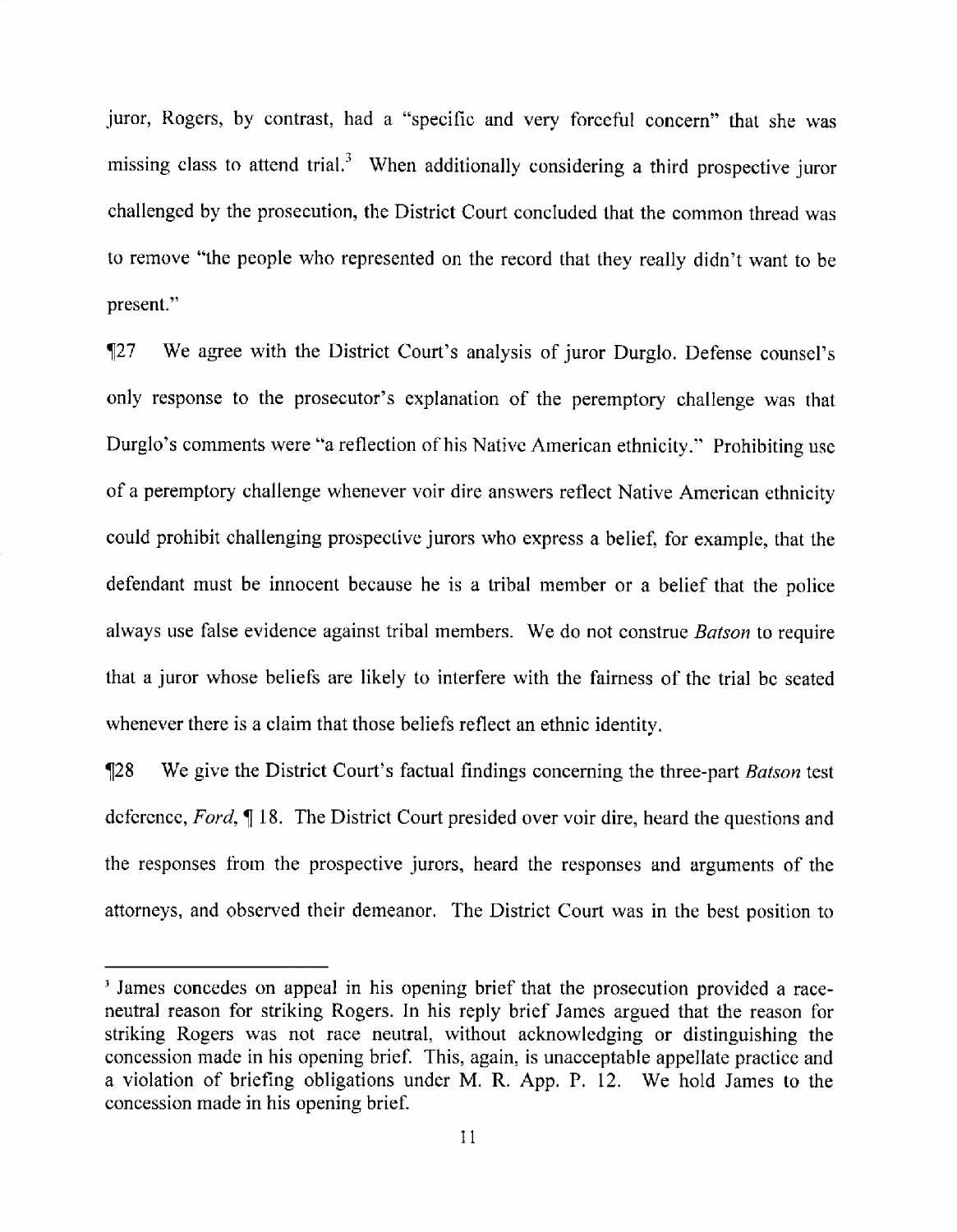evaluate these matters and we find no reason to conclude that there was error. The argument that Durglo's feelings arose from his Tribal membership fails, without more, to establish that there *was* purposeful discrimination based upon race, as required to establish a *Batson* violation. The District Court properly concluded that there was no violation *of Batson* and properly denied James' motion for a mistrial.

**[29** *Issue Three: Whether the District Court properly denied James' motion for a new trial based upon his contention that the prosecution had negligently suppressed exculpatory evidence. A* district court's decision on a motion for new trial is reviewed for abuse of discretion. *State v. Clark, 2008* MT 391, ¶ 20, 347 Mont. 113, 197 P.3d 977. *¶30* This issue pertains to James' conviction of partner-family member assault. During the State court proceedings James served discovery requests on the State, specifically including a request for evidence that would mitigate or negate guilt. The State filed responses in which it represented that it had made "full discovery disclosure as requested" by James, and that it had disclosed "all exculpatory evidence in its possession."

T31 After James' State court conviction his attorney learned that Shaw, the victim of the assault, had been arrested the night of the incident, and that she had been photographed during booking. It is uncontested that the booking photo of Shaw does not show any visible injury. Shaw was not called by either side to testify at trial, although both sides interviewed her prior to trial. Neither the defense attorney nor the prosecuting attorney specifically knew before conviction that Shaw had been photographed.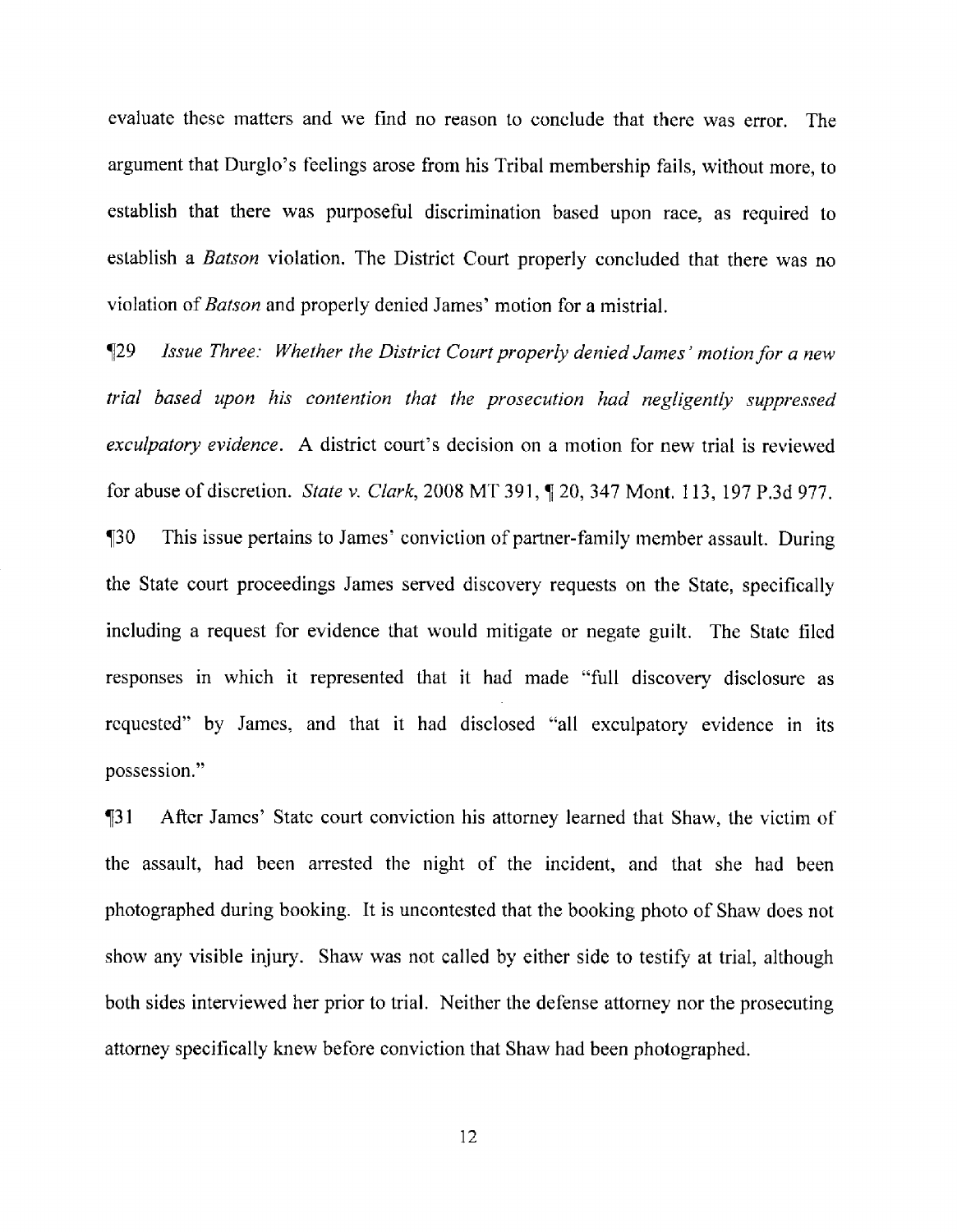¶32 James contends that the State's failure to produce the booking photograph violated *Brady v. Maryland. 373 U.S. 83,* 83 S. Ct. 1194 (1963), and that his conviction for partner-family member assault must be reversed. Under *Brady* suppression of material evidence favorable to the accused violates his right to due process. *State v. Johnson,* 2005 MT 318, ¶ 12, 329 Mont. 497, 125 P.3d 1096. The defendant has the burden to show that the State possessed evidence favorable to the defense; that the defendant did not have the evidence and could not have obtained it with reasonable diligence; that the prosecution suppressed the favorable evidence; and that if the evidence had been disclosed there is a reasonable probability that the outcome of the proceeding would have been different. *Id.*

¶33 The District Court denied James' motion for a new trial. Based upon the briefs, affidavits and pleadings, the District Court found, among other things, that both parties knew prior to trial that Shaw had been arrested the night of the incident; that it was common knowledge that booking photos are taken of persons who are arrested; that a booking photo of Shaw exists; and that "any photo" of Shaw would show no physical injury. The District Court also found that the defense interviewed Shaw prior to trial; that witnesses called at trial testified that Shaw refused medical care; and that the witnesses did not testify that Shaw had visible injuries. The fact that Shaw had no visible injury was not contested by the State. James does not contend that the State purposely withheld the booking photo; neither prosecution nor defense counsel knew of the existence of the photo at the time of trial.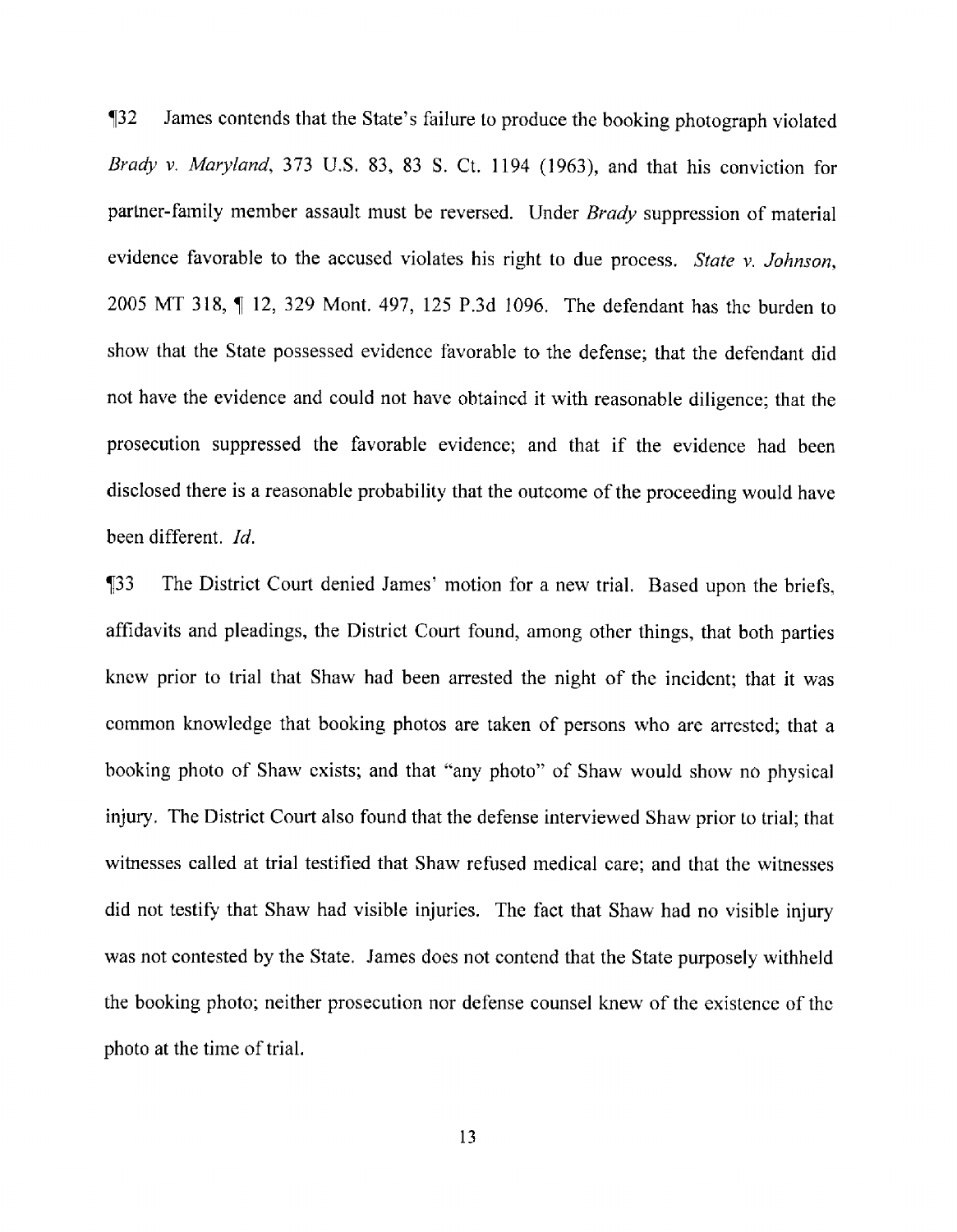T34 The District Court concluded that the defense could have discovered the booking photo with reasonable diligence based upon the opportunity to interview Shaw and counsel's familiarity with booking procedures. The District Court further concluded that since the photo was consistent with the testimony of third-party witnesses and since it was uncontested that Shaw did not have a visible injury, there was "no reasonable probability" that the outcome would have been different if the photo had been discovered earlier.

¶35 James counters that photographs are inherently "highly persuasive evidence" and therefore there was "more than a reasonable probability" that the photo would have resulted in an acquittal on the assault charge. James also contends that he had no duty to find the evidence prior to trial and that there was no "independent source" for the photo except through the prosecution.

1136 The District Court did not abuse its discretion in denying James' motion for a new trial. As the District Court found, the booking photo would have been cumulative to the eyewitness accounts of the events. The absence of visible injury was not contested by the State. Both the prosecution and the defense had access to Shaw prior to trial and neither attorney specifically knew about the booking photos. If the State should have discovered them in the exercise of due diligence, then so should the defense. And, other than asserting that photographs are persuasive evidence, James has failed to demonstrate that the outcome of the trial would have been different if the jury had seen the hooking photo.

¶37 The District Court's findings are not clearly erroneous and its conclusions were correct.

14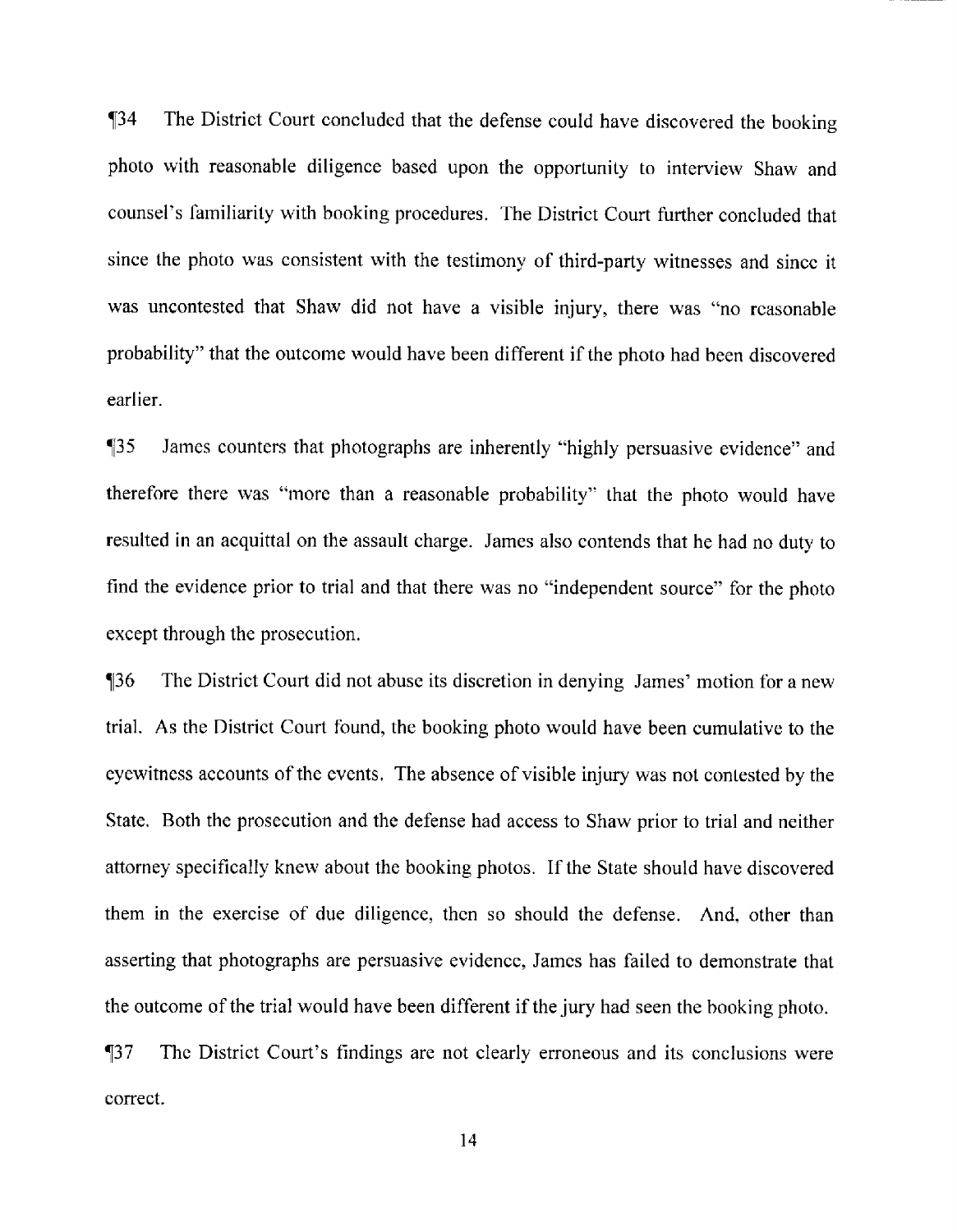138 Affirmed in part and reversed in part and remanded with instructions to vacate the conviction and sentence for criminal endangerment.

.<br>Zzsi Chief Justice

We concur:

ridrae ateina Co Justices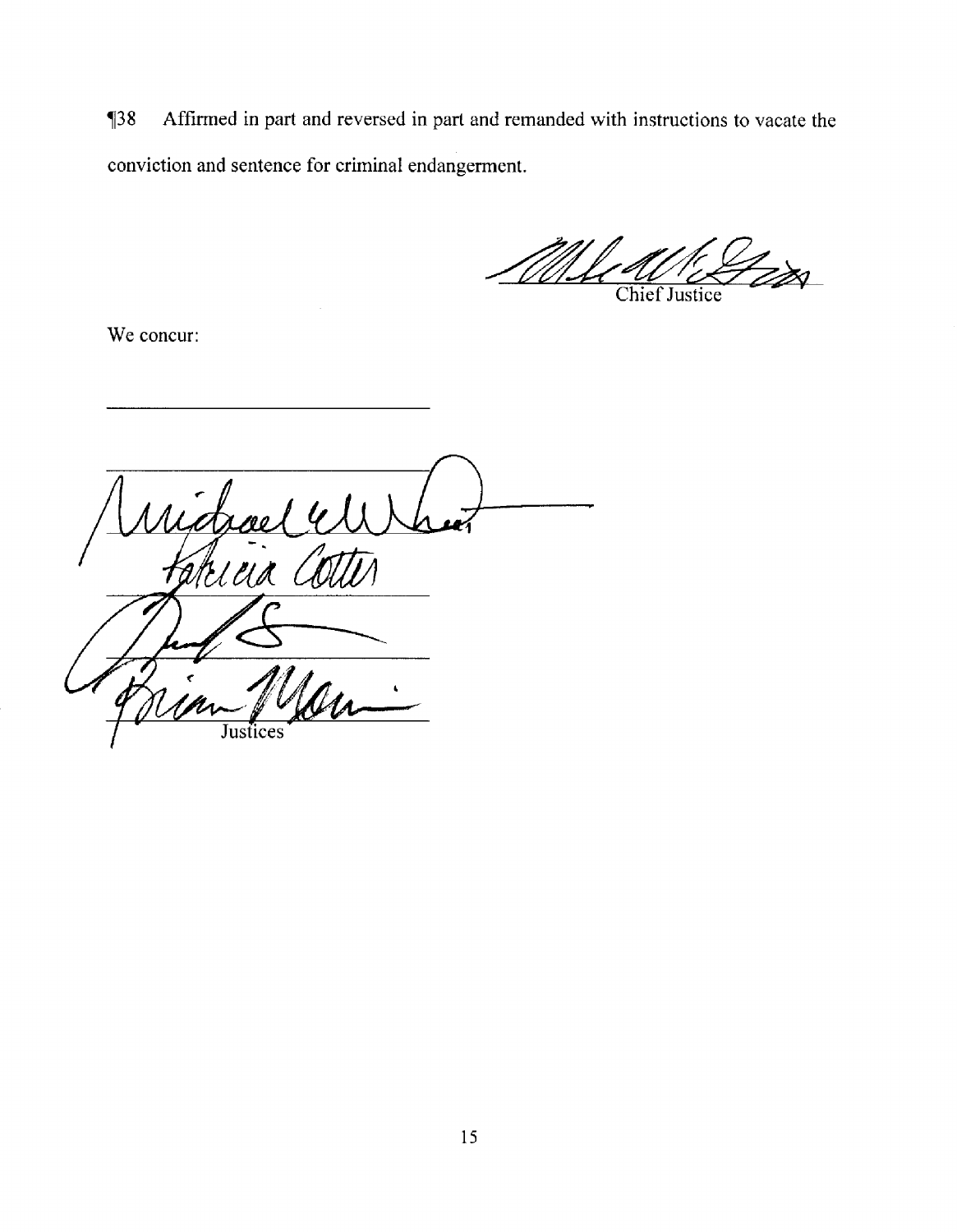Justice Jim Rice, concurring in part and dissenting in part.

¶39 I concur with Issues Two and Three, but dissent from Issue One because I believe the Court's analysis fails to properly apply § 46-11-504, MCA, in accordance with our jurisprudence and sets an unfortunate precedent.

¶40 The Court acknowledges that the Tribal charge of eluding a peace officer and the State charge of criminal endangerment have differing elements but summarily concludes that, in James's case, they were based upon conduct with the same criminal objective— "he intended to drive as fast and as recklessly as required to elude the pursuing officer and avoid apprehension." Opinion, ¶ 15. However, this is actually an amalgamation of criminal intentions, including the intention to endanger others and the intention to elude a police officer. One need only recall 0. J. Simpson's infamous low-speed drive away from police in Al Cowling's white Ford Bronco to vividly illustrate the differences in criminal objectives here:

Word of the flight soon went out, and the crowds were on their feet, cheering. Police picked up O.J.'s cellular-phone calls and began tracking the Ford Bronco along the San Diego Freeway. Reporters pursuing in helicopters overhead said that he had a gun to his head. People pulled up their lawn chairs to the side of the road to wait for the cortege to pass. They lined the overpasses, waving, shouting, holding up signs -- Go O.J. Go -- as if he were trying to elude a pack of motorized tacklers.

Nancy Gibbs, *0. J Simpson: End of the Run, 143* Time 28 (June 27, 1994). 0. J.'s quixotic quest had not been done recklessly and had not endangered but, nonetheless, he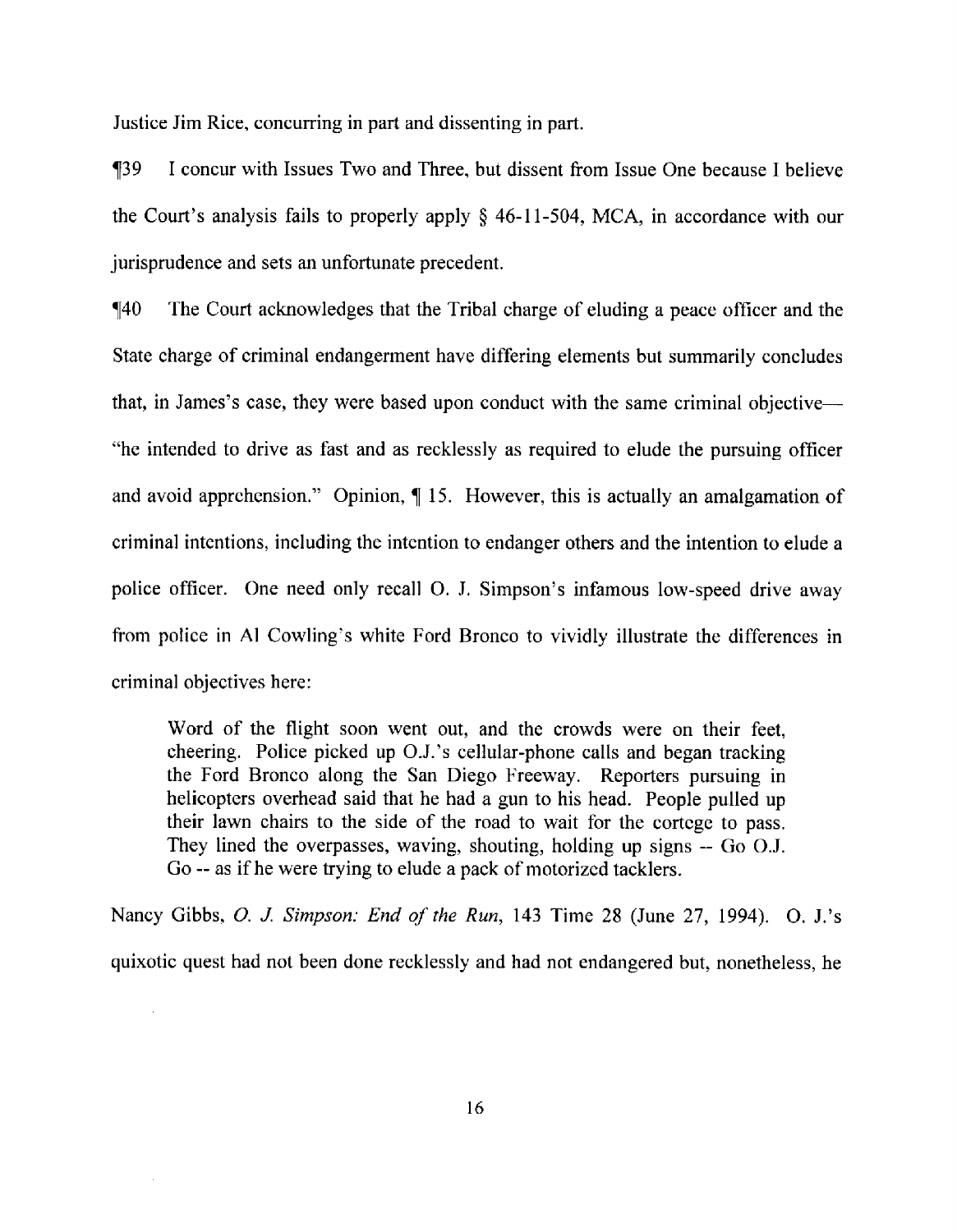had exhibited the criminal objective of eluding police.<sup>1</sup> These two objectives are different.

¶41 Under the Court's logic, if James had collided with another car and recklessly killed someone, the Tribal charge of eluding police would prohibit the State from charging James with the homicide. This outcome is not required under our precedent.

¶42 In *State v. Tadewaldt,* 277 Mont. 261, 922 P.2d 463 (1996), we considered whether the defendant's conviction of driving under the influence of drugs barred a prosecution for possession of drugs found in his car. In concluding it did not, we focused on the criminal objective of DUI—ingesting drugs and driving a vehicle while under the influence of that substance—and the different criminal objective of simply possessing dangerous drugs. *Tadewaldt,* 277 Mont. at 267.

1143 In *State v. Gazda,* 2003 MT 350, 318 Mont. *516,* 82 P.3d 20, we concluded that § 46-11-504, MCA, did not bar State prosecution for deliberate homicide after the defendant had already been convicted in federal court of possessing the murder weapon. We explained that since the "federal prosecution only pertained to whether Gazda's 'criminal objective' was to knowingly and unlawfully possess his .30-.30 rifle . . ." his conviction for that charge did not bar the State prosecution because "the State had to demonstrate that Gazda purposefully or knowingly caused the death of another human being through deliberate homicide." *Gazda*,  $\P$  22-23. We held that where the criminal objective of each charge is distinct, the "same transaction" element of our double

<sup>&</sup>lt;sup>1</sup> Police followed the slow moving Bronco back to Simpson's Brentwood mansion, where Simpson was arrested.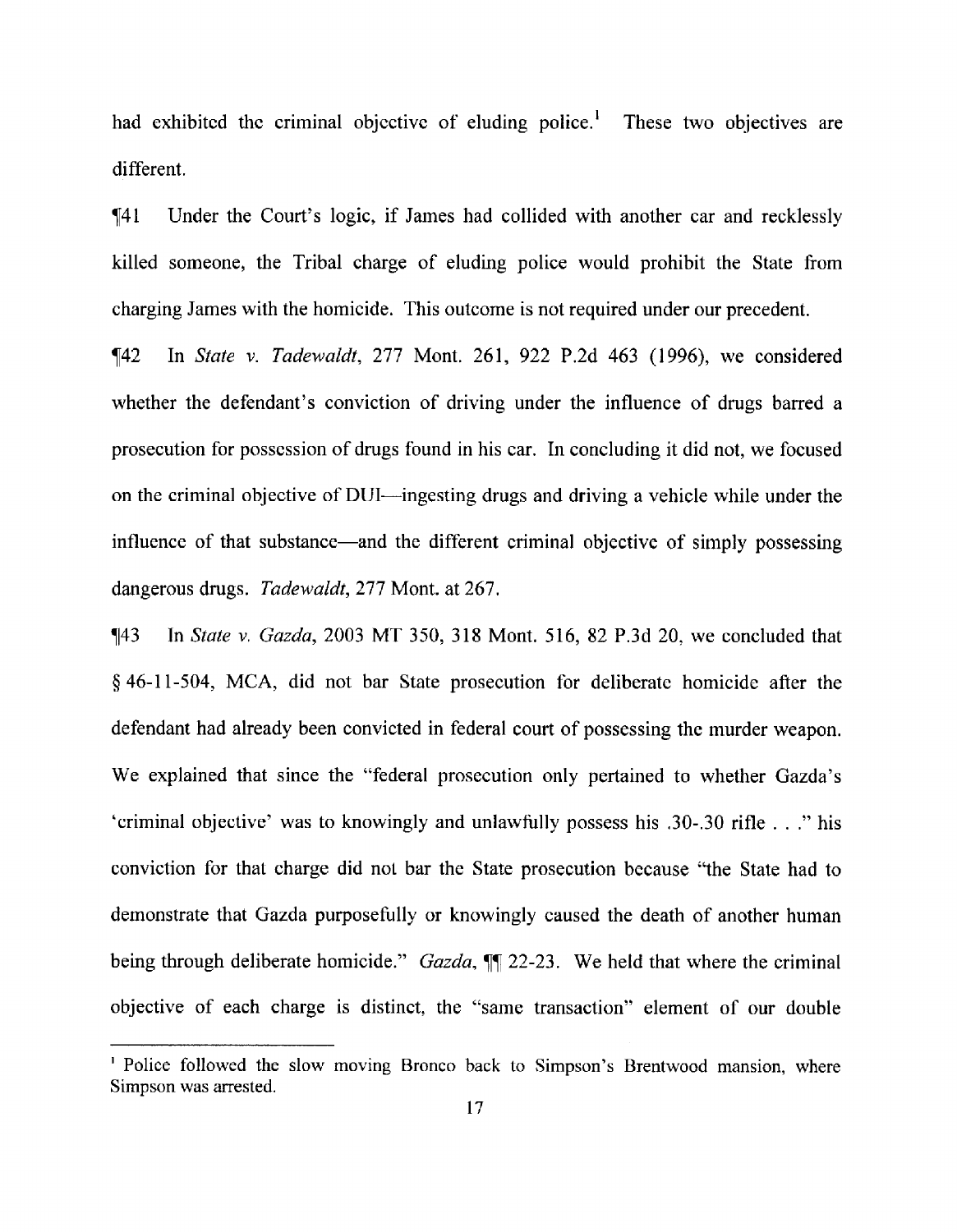jeopardy analysis is not met and § 46-11-504, MCA, does not bar the subsequent prosecution. *Gazda,* ¶ 24. Such distinct elements of the offenses likewise exist here.

¶44 In *State v. Cech, 2007 MT* 184, 338 Mont. 330, 167 P.3d 389, we considered whether the defendant's conviction in the State of Washington of possessing a car that he had stolen in Montana barred his subsequent prosecution in Montana for felony theft of the same vehicle. We held that § 46-11-504, MCA, barred prosecution of Cech on the Montana theft charge, explaining that "Cech's underlying conduct which served as a basis for *both prosecutions sought to accomplish the same criminal objective--control of the stolen vehicle." Cech, ¶ 22* (emphasis added).

¶45 This "same criminal objective" clearly does not exist here. Simply put, the criminal objective of eluding a peace officer is exactly that—to elude a peace officer. The criminal objective of criminal endangerment is creating a substantial risk of death or serious bodily injury to another. As the District Court pointed out, a person may flee from an officer without creating a substantial risk of death or serious bodily injury, and conversely, a person can create a substantial risk of death or serious bodily injury on the roadway without an officer being in pursuit of that person.

¶46 I would affirm the District Court.

 $\frac{1}{2}$   $\frac{1}{2}$   $\frac{1}{2}$   $\frac{1}{2}$   $\frac{1}{2}$   $\frac{1}{2}$ Justice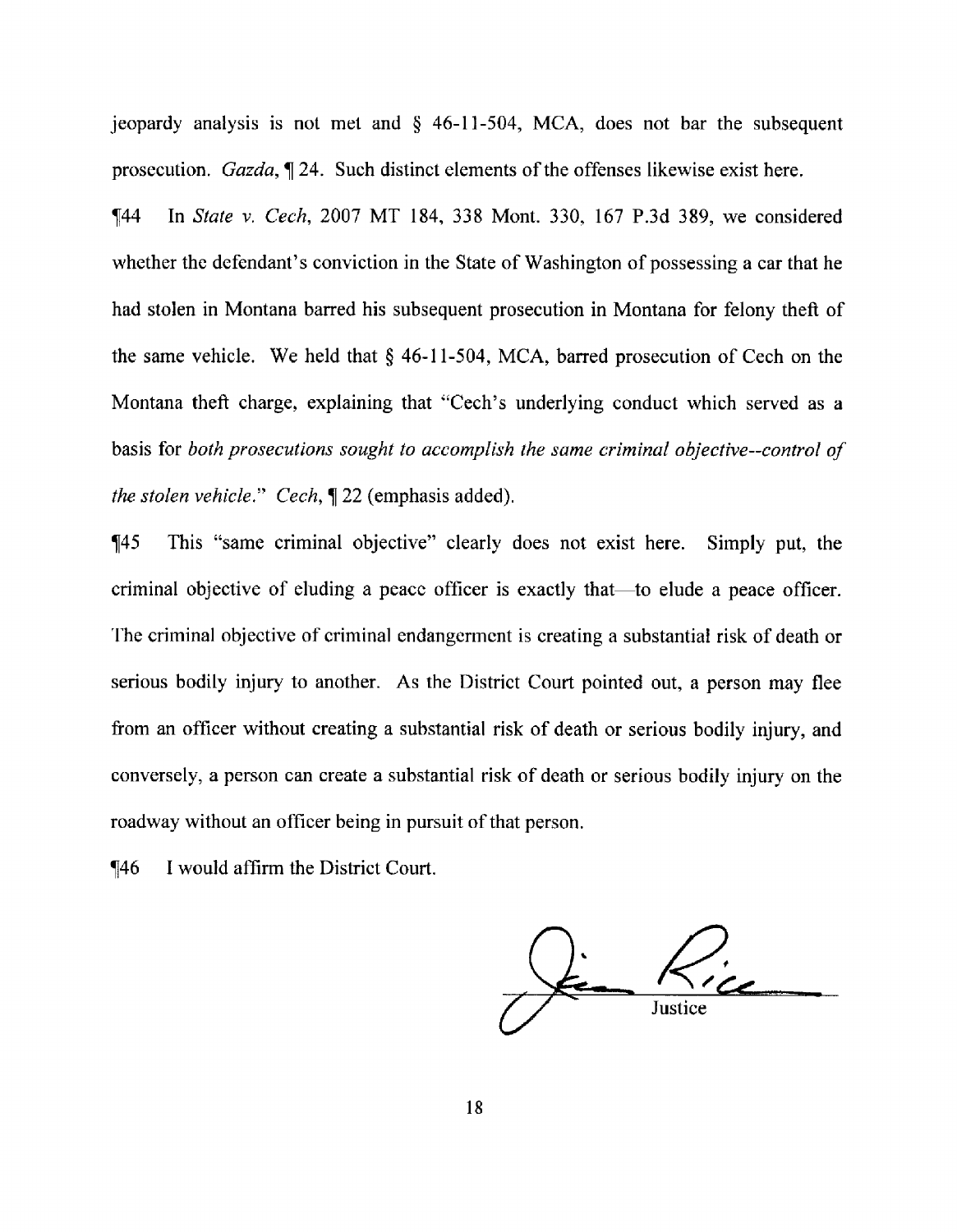Justice W. William Leaphart, dissenting.

¶47 I dissent on Issue Two. The Court does not fully engage in the required *de novo* analysis of the District Court's application of *Batson v. Kentucky,* 476 U.S. 79, 106 S. Ct. 1712 (1986). As the Court states in the Opinion, we review a district court's application of the law *de novo. State v. Ford, 2001 MT* 230,11 *7,* 306 Mont. 517, 39 P.3d 108. If the Court engaged in thorough *de nova* review, it would have uncovered the State's failure to meet the second prong of the *Batson* test, which requires that the prosecutor articulate a race-neutral explanation for exercising its peremptory challenge. *State v. Ford, ¶* 16. A careful review of the transcript reveals that the explanation offered by the prosecutor was categorically *not* race-neutral under the standards established by *Batson* and its progeny.

¶48 To satisfy the second prong of *Batson,* the prosecutor must give a "clear and reasonable specific" explanation of his "legitimate reasons" for exercising the challenges. *Batson, 476* U.S. at 98, n. 20 (citing *Texas Dept. of Community Affairs v. Burdine,* 450 U.S. 248, *258,* 101 S. Ct. 1089, 1096 (1981). The U.S. Supreme Court later clarified this language, explaining that "legitimate reasons" must be those that do not deny equal protection. *Purkett v. Elem, 514* U.S. 765, 769, 115 S. Ct. 1769, 1771 (1995). A denial of equal protection occurs if the decision-maker selected a particular course of action "at least in part 'because of,' not merely 'in spite of' its adverse effects upon an identifiable group." *Hernandez v. New York,* 500 U.S. 352, 36, 111 S. Ct. 1859, 1866 (1991) (citing *Personal Administrator of Mass. v. Feeney, 442 U.S. 256,* 279, 99 S. Ct. 2282, 2296 (1979)). This Court has held the following justifications to be race-neutral: a potential juror's familial relation to the defendant, a potential juror's personal experience and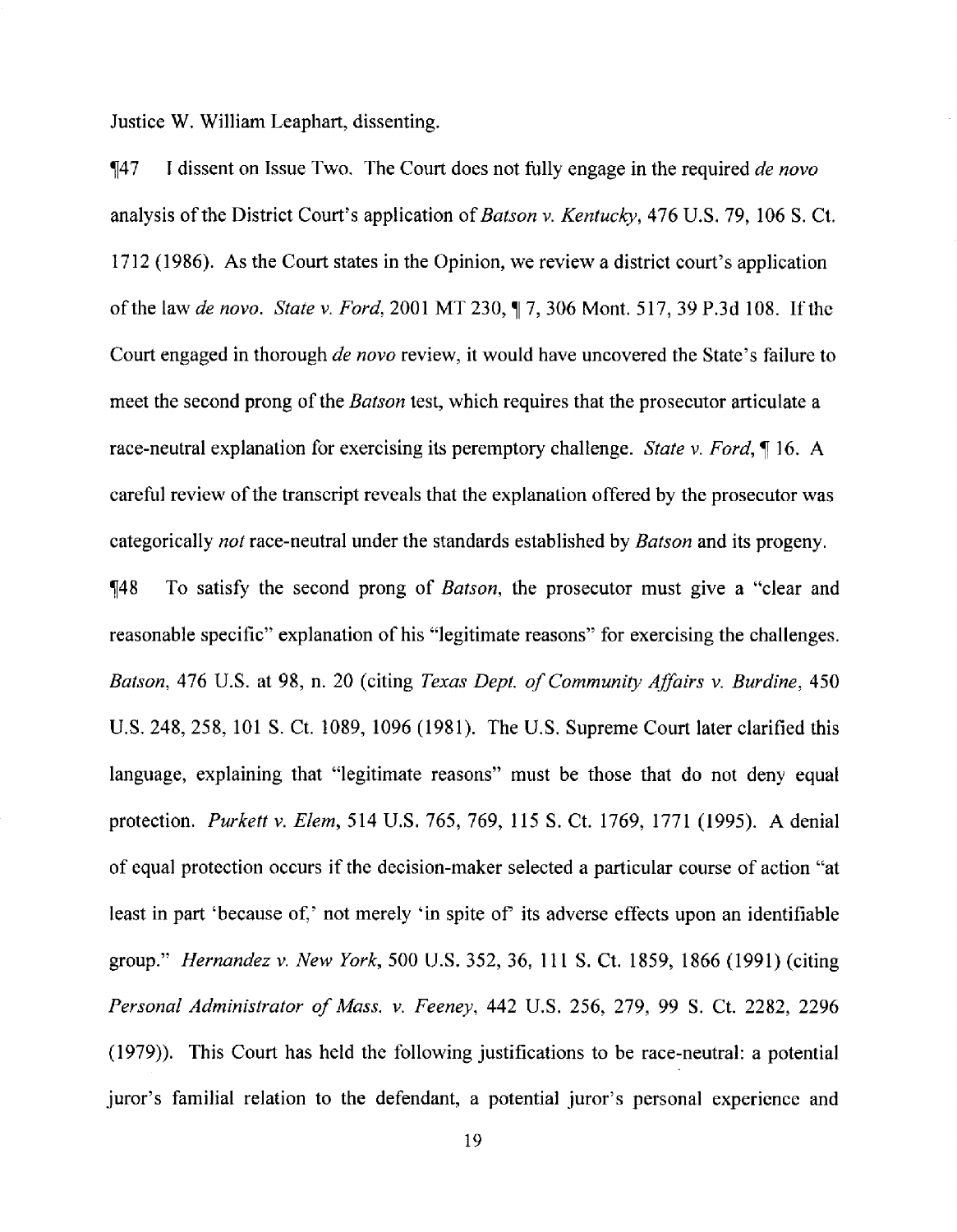resulting biases related to assault cases, and a potential juror's friendship with the defense attorney. *State v. Falls Down,* 2003 MT 300, ¶ 48, 318 Mont. 219, 79 P.3d *797; State v. Barnaby,* 2006 MT 203, ¶ *55,* 333 Mont. 220, 142 P.3d 809. Here, it is apparent from the transcript—evaluated in greater detail below—that the prosecutor devised a course of action 'at least in part because of' its adverse effects on an identifiable group.

¶49 The prosecutor in James's case asserted that he excluded Durglo because Durglo had expressed concerns over Tribal versus State court jurisdiction. However, race was inherent in his explanation. That is, excluding a Native American as a juror because of that person's concern with Tribal court jurisdiction is not a race-neutral justification.' In addition to the justification speaking for itself, its non- race-neutral nature is supported by the District Court's own observations during the *Batson* analysis and Durglo's responses during *voir dire,* at which the prosecutor was present. After the prosecutor offered his explanation, the Court observed that Durglo's concern carried with it "the sense that somehow that was a disrespect to the Tribal Court." An analysis of Durglo's responses in *voir dire,* which were the source of the prosecutor's challenge, demonstrates that Durglo's own Native American heritage and his views on the Tribal Court were inextricably linked. Durlgo's *voir dire* responses are germane to *Batson's* second step

<sup>&#</sup>x27;The prosecutor averred that his concerns about Durglo were "based on his comments regarding the jurisdictional issue. And I would have the same feeling if it was with a white person, Chinese person or otherwise expressing those feelings." However, the U.S. Supreme Court held in *Batson* that such justifications fail under the second prong because they "rebut the defendant's case by merely denying that he had a discriminatory motive" or affirming that he had "good faith" in making the selections. *Batson,* 476 U.S. at 98.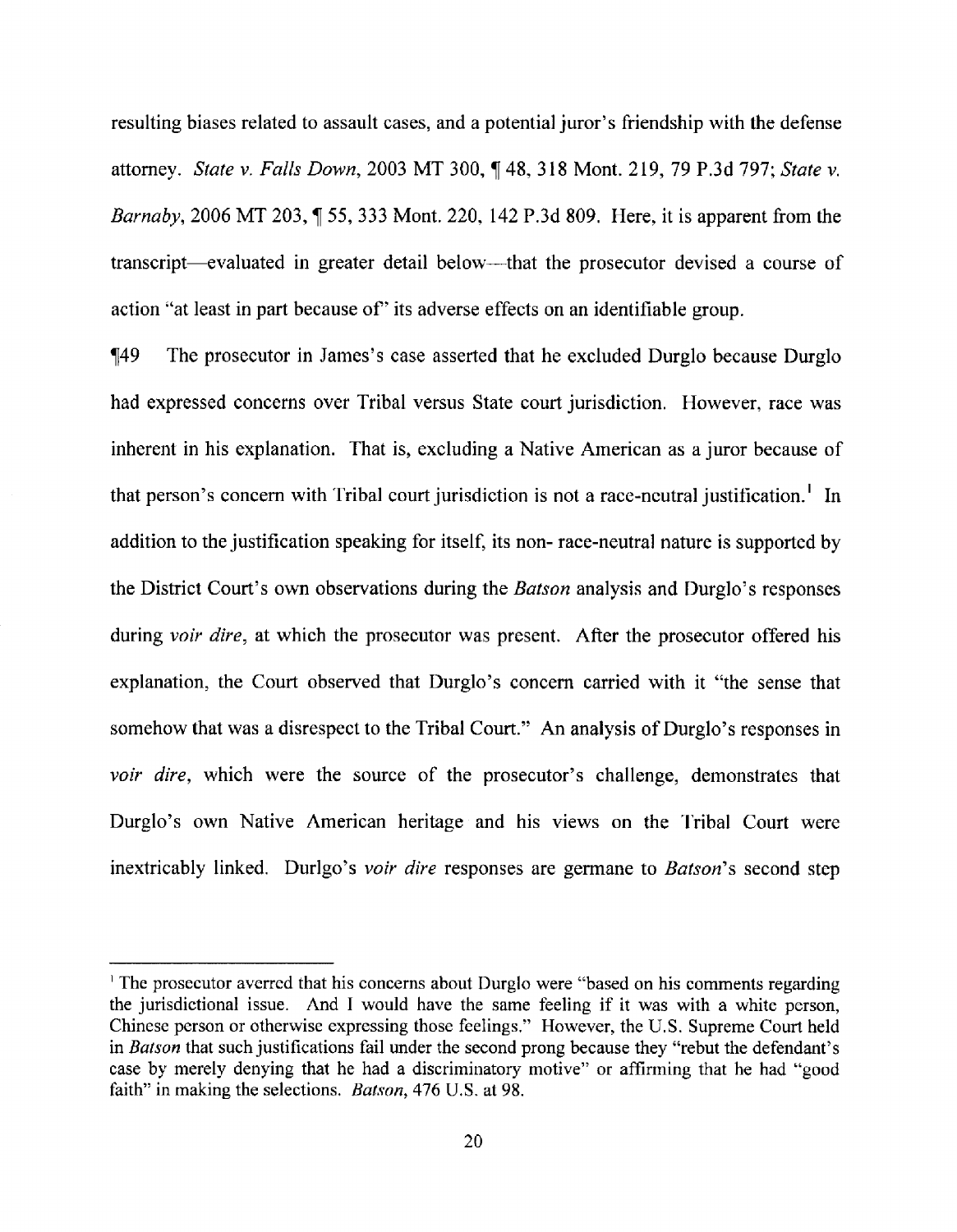because the standard demands an inquiry into the source of the justification, which was Durglo's response to questioning in *voir dire.*

*150* In *voir dire,* prospective jurors were asked to indicate whether they were enrolled or enrollable members of a tribe or had some tribal affiliation. Only two jurors responded: Durglo and Rogers. The two self-identified tribal members were then asked whether their "feelings such that if you were sitting over there, that your feelings are so strong that, yeah, I couldn't be fair about that." Durglo responded: "It would probably sway me the *way* I think, because our own tribal system we got our own court system, why he's not in our court system  $\dots$ ." It is obvious from Durglo's responses that his identified tribal affiliation and concomitant views about his own tribe's court system were inseparable. Because the second prong requires an inquiry into the source of a prosecutor's explanation (to determine whether the prosecutor exercised the peremptory challenge "at least in part because of' its adverse effects on an identifiable group), the origin of the prosecutor's concern is both relevant and illuminating. The prosecutor's explanation arose out of Durglo's unconcealed, tribal membership-based concern over why the case was not in "our court system." Durglo's use of the phrase "we got our own court system" suggests more than just a clinical concern about jurisdiction—a fact that was surely not lost on the prosecutor. In conjunction with the prosecutor's later explanation, it is apparent that the justification was offered, at least in part, because of its adverse effect on an identifiable group: Native Americans.

21